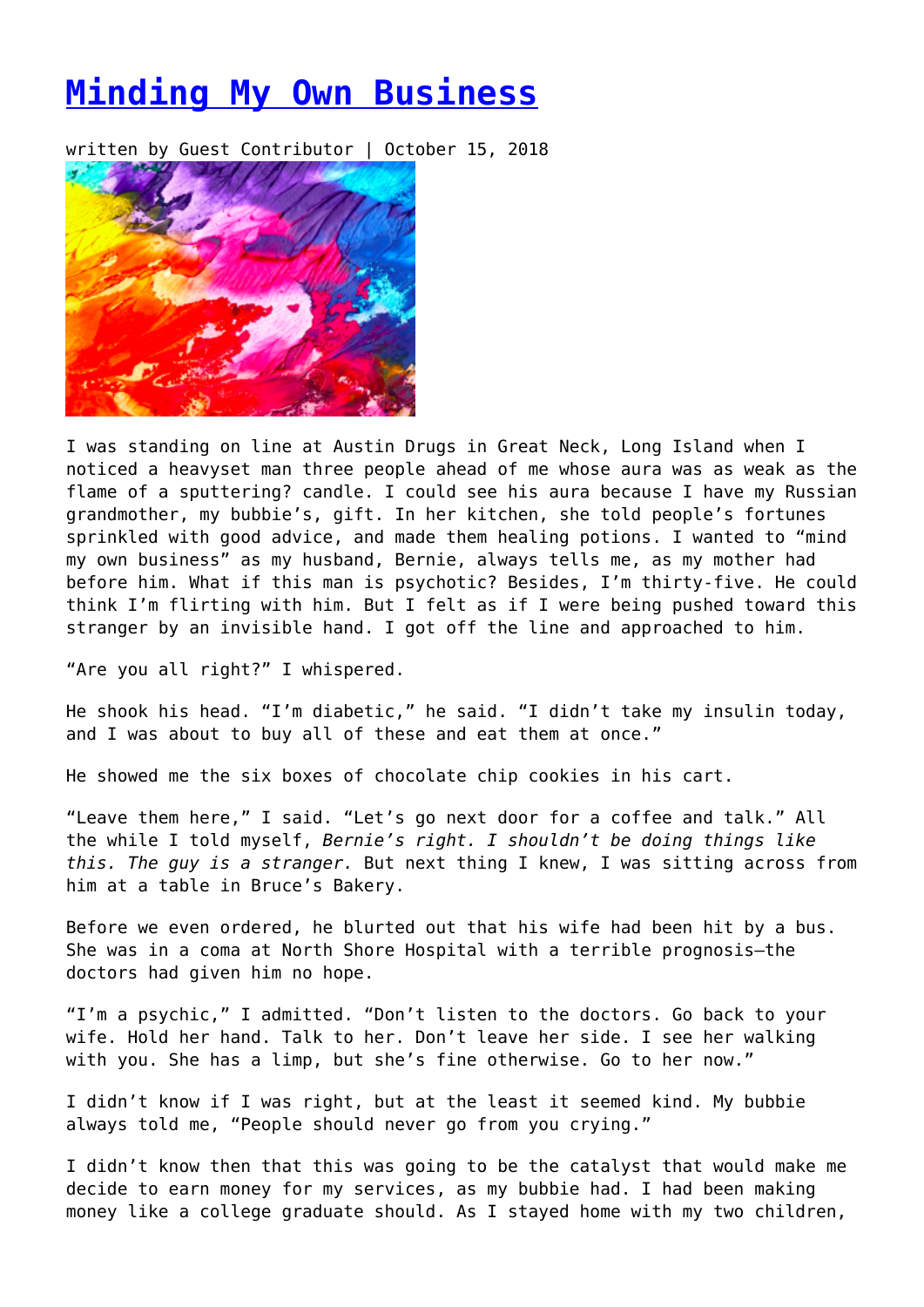I earned money writing essays, book reviews, short stories, and poems in the days when people got paid for these things. When there was time and money, I planned to get a master's in English Literature.

The moment that opened me to a new life came two years later. I was walking on Middleneck Road with my husband when a Honda jerked to the curb. A man dashed over to me. "You remember me?" he asked.

I didn't.

"Wait," he said. "I want my wife to meet you." He opened the passenger door of his car. A woman got out with his help and limped toward me, smiling, and the whole incident came back to me. This was the guy who was going to do death by cookies, the guy whose wife had been in a coma. He had gotten so much thinner that I hadn't recognized him.

He began pumping my husband's hand and telling him how I had helped him and his wife. The guy asked me for my card so he could call me for another reading.

"I don't have a card," I said, but I knew, not psychically, but in hard fact, that I would be ordering them soon. A door had opened for me and I was determined, no matter what anyone else said, to walk through it. I was going to do the readings by phone, I decided, so that I didn't have to rent an office. Things had changed since my bubbie was in practice, when everyone knew each other. I wasn't about to let strangers into our home.

I couldn't blame my husband for not wanting me to give reign to my gift. It often made it hard for him to be around me, even hard for me to be around me. At a Christmas party, I met a nurse, Jan, whom we admired so much for her great laugh and her dedication to handicapped adults at the home where she worked.

"Bernie, I have this horrible feeling that Jan is going to die before next Christmas," I told him in the car. "She's going to get sick."

"I'm going to get sick if you don't stop," he said.

Eight months later, Jan died from a blood clot that traveled from her leg to her heart. *Maybe I should have called her,* I thought. *Warned her.* But I hadn't known what was wrong with her, and neither, we learned, had her doctor when she went for a physical only weeks before her death. What could I have done besides scare her?

Even when I wasn't giving psychic information, friends thought I was. Once Bernie and I were hanging out with another couple, Dan and Rene, who knew I was psychic. Although we had an agreement that they never ask me psychic questions, Dan said, "We found a great house in Commack that we're thinking of putting a deposit on even though we haven't sold our co-op yet." A statement, not a question. But I felt them scrutinizing me, waiting for me to raise an eyebrow or nod approvingly. I made sure to keep still. When they were stuck with two mortgages, I got a call from Dan complaining that Rene swore she saw me lift my thumb like an okay.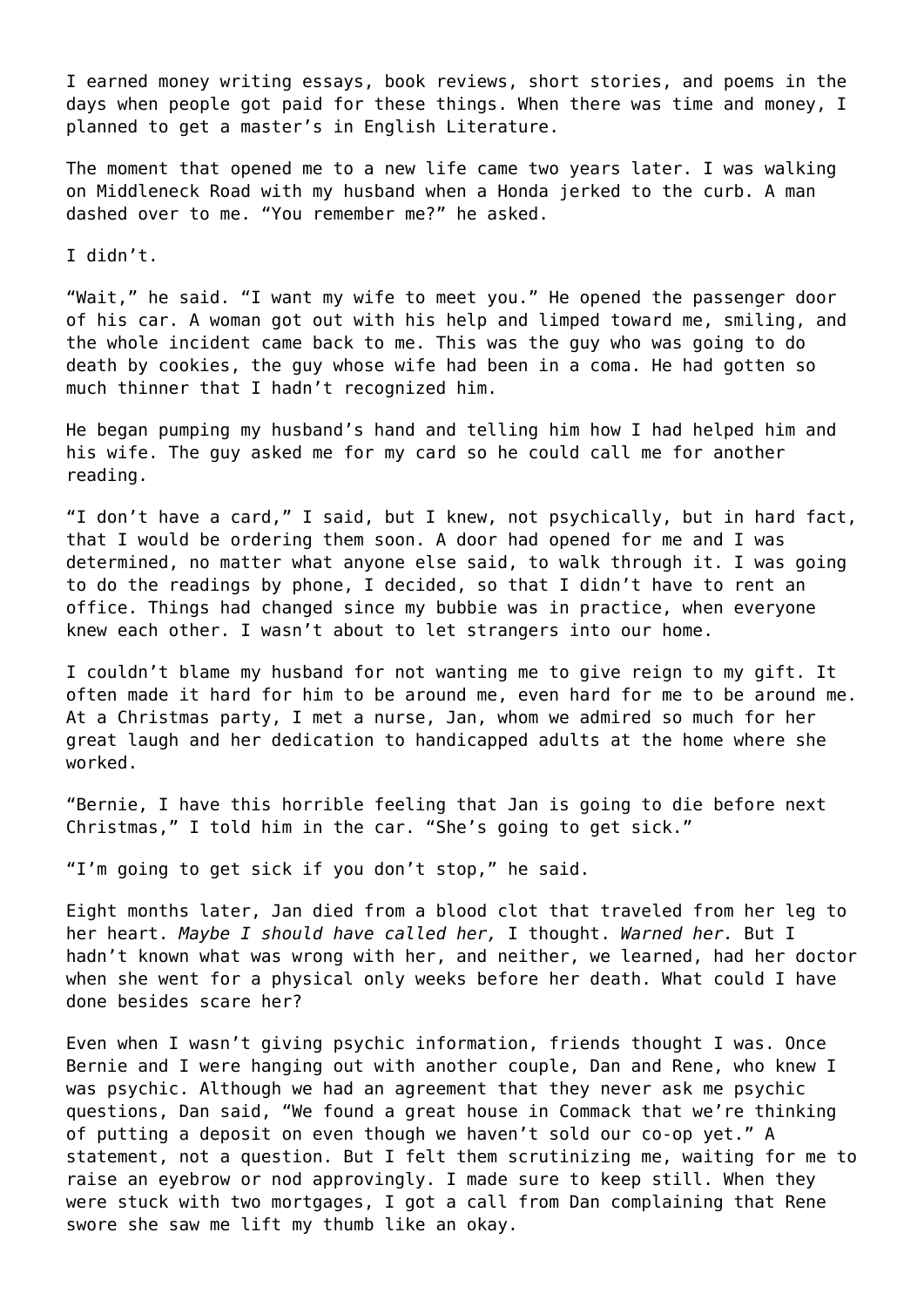When I became a phone psychic thirty-three years ago and had my own business to mind, I no longer got as many random flashes. I wasn't gasping at car crashes that didn't happen yet or worrying that a neighbor's wife would find out he was having an affair. These days, focusing on my clients, I am mostly able to keep the weight of other people's fates off my knobby shoulders.

Doing readings by phone, I never have to worry that a client is going to recognize me and approach me on the street to ask whether her son-in-law is going to pass the bar exam or holler questions to me while I'm peeing in a toilet stall. And, knowing clients' secrets the way I do, they might not want to run into me either. Who wants to come face-to-face with the person who knows that you've pilfered from a Dollar Store or returned a cocktail dress to Bloomingdale's that you've worn twice?

Do I know everything that is going to happen? No. Doing a reading is like seeing the reflection of a full moon in a rippling lake. I get glimmers, wavelets. I only know if I'm right when I see what comes to pass. One of my joys is that I've worked with many clients long enough to find out if my predictions worked out. For one client, I kept seeing a small russet-colored dog with white markings.

"I never had a dog and never will," she insisted. "I don't want to be one of those people who have to pick up after a dog and carry its poop in a plastic bag until I find the garbage."

After a battery of belittling boyfriends, a marriage that wrung out her *kishkes*, she now lives in bliss with a King Charles Spaniel that not only matches her temperament, but her coloring too.

I told a twenty-six-year-old woman who was despairing of finding a man she would want to spend her life with, "You'll connect with him on your alumni website." Of course, I didn't add that it would be a decade before they found each other or she would have *plotzed*. But they are getting married in the spring. She just tagged me on Facebook to share pictures of them surfing. I have readings with the grandchildren I foresaw of clients I had when I first started out. I feel part of them, a leaf on their family trees.

My bubbie always said, "Man plans while God laughs." There are people who know, Day One, what they are going to do with their lives, and others who worry over it all the time. Either way, you can never be sure of your destiny. You may have a plan and then one day, standing on line in a drugstore, you see a stranger ahead of you, and you are pushed toward your future by an invisible hand.